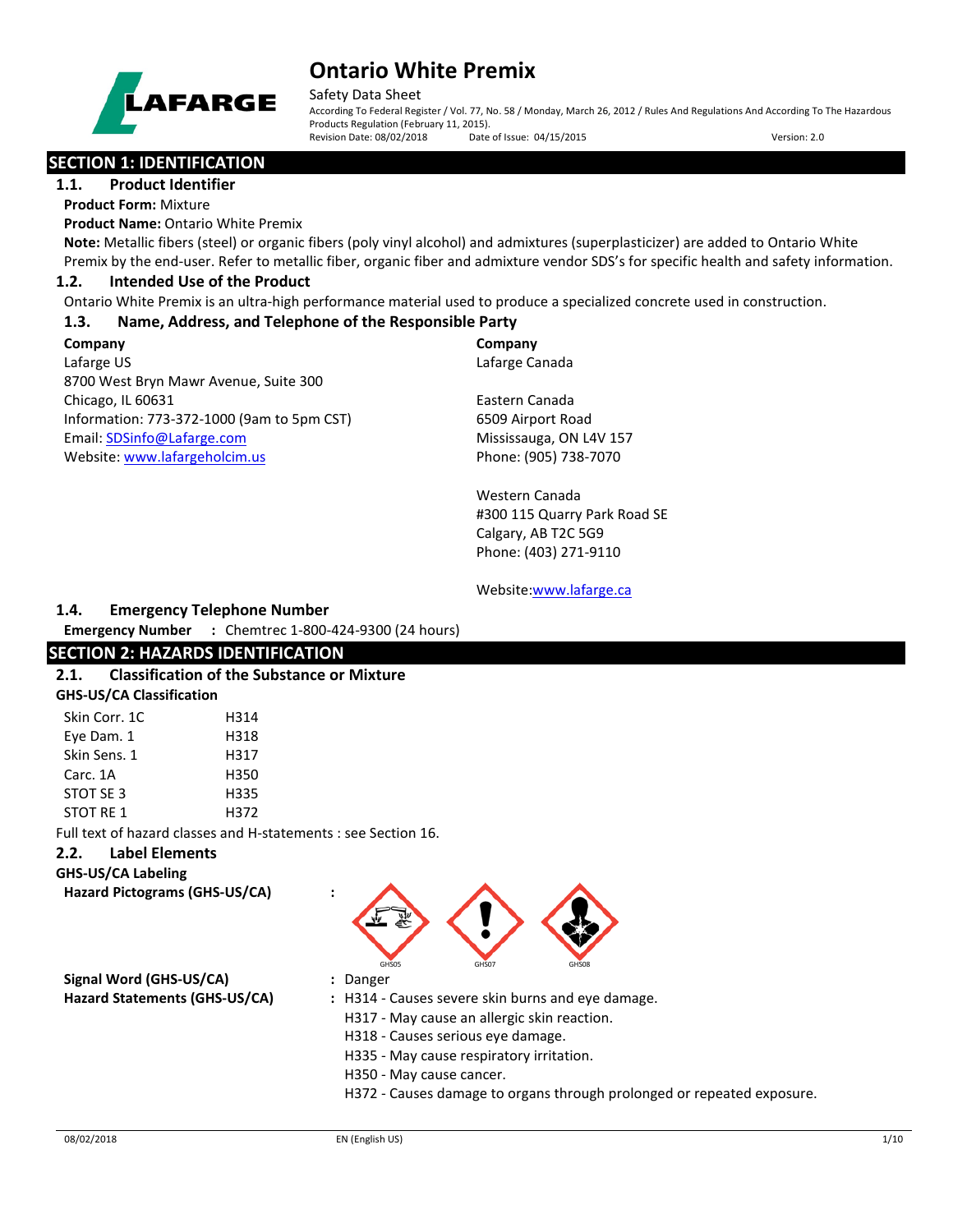Safety Data Sheet

According To Federal Register / Vol. 77, No. 58 / Monday, March 26, 2012 / Rules And Regulations And According To The Hazardous Products Regulation (February 11, 2015).

| <b>Precautionary Statements (GHS-US/CA)</b> : P201 - Obtain special instructions before use. |
|----------------------------------------------------------------------------------------------|
| P202 - Do not handle until all safety precautions have been read and understood.             |
| P260 - Do not breathe dust.                                                                  |
| P264 - Wash hands, forearms, and other exposed areas thoroughly after handling.              |
| P270 - Do not eat, drink or smoke when using this product.                                   |
| P271 - Use only outdoors or in a well-ventilated area.                                       |
| P272 - Contaminated work clothing should not be allowed out of the workplace.                |
| P280 - Wear protective gloves, protective clothing, and eye protection.                      |
| P301+P330+P331 - IF SWALLOWED: Rinse mouth. Do NOT induce vomiting.                          |
| P303+P361+P353 - IF ON SKIN (or hair): Take off immediately all contaminated clothing.       |
| Rinse skin with water.                                                                       |
| P304+P340 - IF INHALED: Remove person to fresh air and keep comfortable for                  |
| breathing.                                                                                   |
| P305+P351+P338 - IF IN EYES: Rinse cautiously with water for several minutes. Remove         |
| contact lenses, if present and easy to do. Continue rinsing.                                 |
| P308+P313 - If exposed or concerned: Get medical advice/attention.                           |
| P310 - Immediately call a POISON CENTER or doctor.                                           |
| P314 - Get medical advice/attention if you feel unwell.                                      |
| P321 - Specific treatment (see Section 4 on this SDS).                                       |
| P333+P313 - If skin irritation or rash occurs: Get medical advice/attention.                 |
| P362+P364 - Take off contaminated clothing and wash it before reuse.                         |
| P403+P233 - Store in a well-ventilated place. Keep container tightly closed.                 |
| P405 - Store locked up.                                                                      |
| P501 - Dispose of contents/container in accordance with local, regional, national,           |
| provincial, territorial and international regulations.                                       |

### **2.3. Other Hazards**

Exposure may aggravate pre-existing eye, skin, or respiratory conditions. Individuals with lung disease (e.g. bronchitis, emphysema, COPD, pulmonary disease) or sensitivity to hexavalent chromium can be aggravated by exposure.

### **2.4. Unknown Acute Toxicity (GHS-US/CA)**

No data available

## **SECTION 3: COMPOSITION/INFORMATION ON INGREDIENTS**

**3.2. Mixture**

| <b>Name</b>                 | <b>Product Identifier</b> | $%$ **    | <b>GHS Ingredient Classification</b> |
|-----------------------------|---------------------------|-----------|--------------------------------------|
| Quartz                      | (CAS-No.) 14808-60-7      | $30 - 60$ | Carc. 1A, H350                       |
|                             |                           |           | STOT SE 3, H335                      |
|                             |                           |           | <b>STOT RE 1, H372</b>               |
| Cement, portland, chemicals | (CAS-No.) 65997-15-1      | $20 - 40$ | Skin Irrit. 2, H315                  |
|                             |                           |           | Eye Dam. 1, H318                     |
|                             |                           |           | Skin Sens. 1, H317                   |
|                             |                           |           | <b>STOT SE 3, H335</b>               |
| Limestone                   | (CAS-No.) 1317-65-3       | $\leq$ 30 | Not classified                       |

\*Ontario White Premix contains cement which is made from materials mined from the earth and is processed using energy provided by fuels. Trace amounts of chemicals may be detected during chemical analysis. For example, cement may contain trace amounts of titanium oxide, potassium and sodium sulfate compounds, chromium compounds, nickel compounds, arsenic compounds and other trace compounds.

Full text of H-phrases: see Section 16

\*\*Percentages are listed in weight by weight percentage (w/w%) for liquid and solid ingredients. Gas ingredients are listed in volume by volume percentage (v/v%).

## **SECTION 4: FIRST AID MEASURES**

### **4.1. Description of First-aid Measures**

**General:** Never give anything by mouth to an unconscious person. If you feel unwell, seek medical advice (show the label where possible).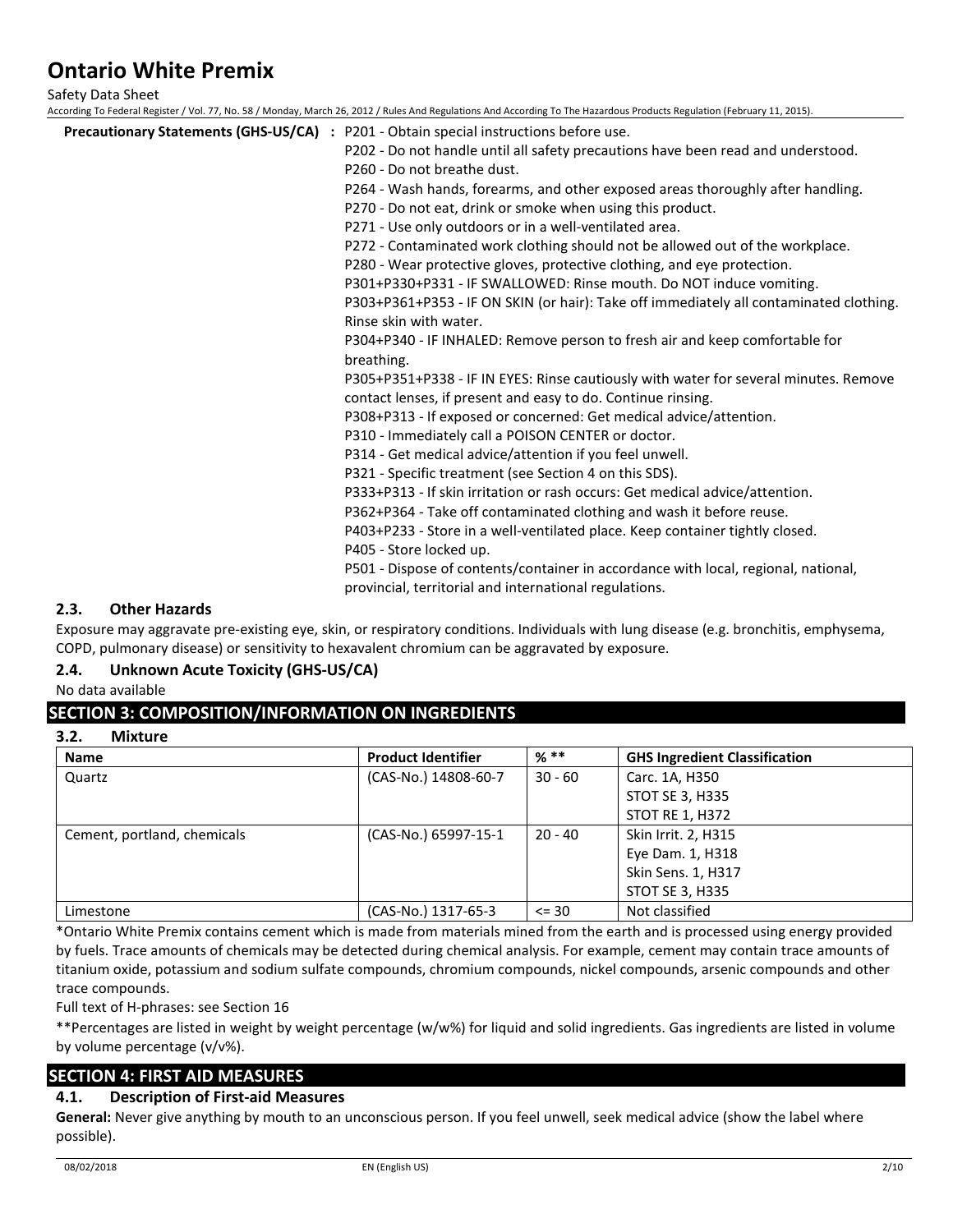Safety Data Sheet

According To Federal Register / Vol. 77, No. 58 / Monday, March 26, 2012 / Rules And Regulations And According To The Hazardous Products Regulation (February 11, 2015).

**Inhalation:** Remove to fresh air and keep at rest in a position comfortable for breathing. Immediately call a POISON CENTER or doctor/physician.

**Skin Contact:** Remove contaminated clothing. Immediately flush skin with plenty of water for at least 60 minutes. Wash contaminated clothing before reuse. Immediately call a POISON CENTER or doctor.

**Eye Contact:** Rinse cautiously with water for at least 60 minutes. Remove contact lenses, if present and easy to do. Continue rinsing. Get immediate medical advice/attention.

**Ingestion:** Rinse mouth. Do NOT induce vomiting. Obtain emergency medical attention.

### **4.2. Most Important Symptoms and Effects Both Acute and Delayed**

**General:** May cause respiratory irritation. Causes severe skin burns and eye damage. Skin sensitization. May cause cancer. Causes damage to organs through prolonged or repeated exposure.

**Inhalation:** Irritation of the respiratory tract and the other mucous membranes. May be corrosive to the respiratory tract. The three types of silicosis include: 1) Simple chronic silicosis – which results from long-term exposure (more than 20 years) to low amounts of respirable crystalline silica. Nodules of chronic inflammation and scarring provoked by the respirable crystalline silica form in the lungs and chest lymph nodes. This disease may feature breathlessness and may resemble chronic obstructive pulmonary disease (COPD); 2) Accelerated silicosis – occurs after exposure to larger amounts of respirable crystalline silica over a shorter period of time (5-15 years); 3) Acute silicosis – results from short-term exposure to very large amounts of respirable crystalline silica. The lungs become very inflamed and may fill with fluid, causing severe shortness of breath and low blood oxygen levels. Inflammation, scarring, and symptoms progress faster in accelerated silicosis than in simple silicosis. Progressive massive fibrosis may occur in simple or accelerated silicosis, but is more common in the accelerated form. Progressive massive fibrosis results from severe scarring and leads to the destruction of normal lung structures.

**Skin Contact:** Causes severe irritation which will progress to chemical burns. May cause an allergic skin reaction. Concrete may cause dry skin, discomfort, irritation, severe burns, and dermatitis. Unhardened concrete is capable of causing dermatitis by irritation and allergy. Concrete dust, in association with sweat and friction, can lead to skin irritation and dermatitis. Skin affected by dermatitis may include symptoms such as, redness, itching, rash, scaling, and cracking. Allergic contact dermatitis is caused by sensitization to hexavalent chromium (chromate) present in concrete. The reaction can range from a mild rash to severe skin ulcers.

**Eye Contact:** Causes permanent damage to the cornea, iris, or conjunctiva. Concrete may cause immediate or delayed irritation or inflammation. Eye contact with wet concrete can cause moderate eye irritation, chemical burns and blindness. Eye exposures require immediate first aid and medical attention to prevent significant damage to the eye.

**Ingestion:** May cause burns or irritation of the linings of the mouth, throat, and gastrointestinal tract.

**Chronic Symptoms:** May cause cancer. Causes damage to organs through prolonged or repeated exposure.

### **4.3. Indication of Any Immediate Medical Attention and Special Treatment Needed**

If exposed or concerned, get medical advice and attention. If medical advice is needed, have product container or label at hand.

## **SECTION 5: FIRE-FIGHTING MEASURES**

## **5.1. Extinguishing Media**

**Suitable Extinguishing Media:** Water spray, dry chemical, foam, carbon dioxide.

**Unsuitable Extinguishing Media:** Do not use a heavy water stream. Use of heavy stream of water may spread fire.

#### **5.2. Special Hazards Arising From the Substance or Mixture**

**Fire Hazard:** Not considered flammable but may burn at high temperatures.

**Explosion Hazard:** Product is not explosive.

**Reactivity:** May react exothermically with water releasing heat. Adding an acid to a base or base to an acid may cause a violent reaction.

### **5.3. Advice for Firefighters**

**Precautionary Measures Fire:** Exercise caution when fighting any chemical fire.

**Firefighting Instructions:** Use water spray or fog for cooling exposed containers.

**Protection During Firefighting:** Do not enter fire area without proper protective equipment, including respiratory protection. **Hazardous Combustion Products**: Silicon oxides. Limestone decomposes at 825 °C (1517 °F) producing calcium and magnesium oxide.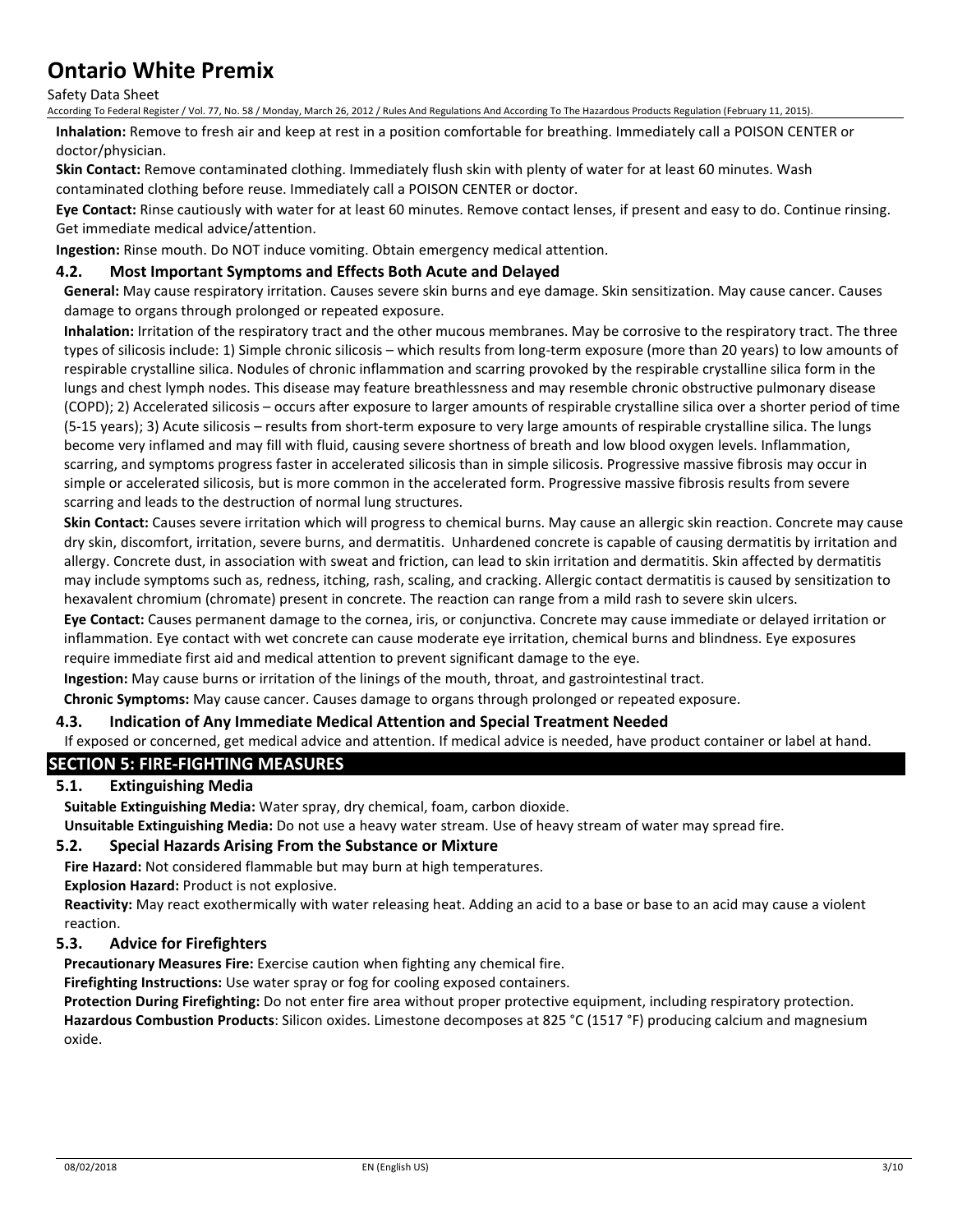Safety Data Sheet

According To Federal Register / Vol. 77, No. 58 / Monday, March 26, 2012 / Rules And Regulations And According To The Hazardous Products Regulation (February 11, 2015).

#### **Reference to Other Sections**

Refer to Section 9 for flammability properties.

## **SECTION 6: ACCIDENTAL RELEASE MEASURES**

## **6.1. Personal Precautions, Protective Equipment and Emergency Procedures**

**General Measures:** Do not breathe dust. Do not get in eyes, on skin, or on clothing. Do not handle until all safety precautions have been read and understood.

### **6.1.1. For Non-Emergency Personnel**

**Protective Equipment:** Use appropriate personal protective equipment (PPE).

**Emergency Procedures:** Evacuate unnecessary personnel.

### **6.1.2. For Emergency Personnel**

**Protective Equipment:** Equip cleanup crew with proper protection.

**Emergency Procedures:** Upon arrival at the scene, a first responder is expected to recognize the presence of dangerous goods, protect oneself and the public, secure the area, and call for the assistance of trained personnel as soon as conditions permit. Ventilate area.

### **6.2. Environmental Precautions**

Prevent entry to sewers and public waters.

## **6.3. Methods and Materials for Containment and Cleaning Up**

**For Containment:** Contain solid spills with appropriate barriers and prevent migration and entry into sewers or streams. As an immediate precautionary measure, isolate spill or leak area in all directions.

**Methods for Cleaning Up:** Clean up spills immediately and dispose of waste safely. Recover the product by vacuuming, shoveling or sweeping. Transfer spilled material to a suitable container for disposal. Contact competent authorities after a spill. Cautiously neutralize spilled solid.

### **6.4. Reference to Other Sections**

See Section 8 for exposure controls and personal protection and Section 13 for disposal considerations.

## **SECTION 7: HANDLING AND STORAGE**

### **7.1. Precautions for Safe Handling**

**Additional Hazards When Processed:** May release corrosive vapors. Cutting, crushing or grinding crystalline silica-bearing materials may release respirable crystalline silica, a known carcinogen. Use all appropriate measures of dust control or suppression and Personal Protective.

**Precautions for Safe Handling:** Wash hands and other exposed areas with mild soap and water before eating, drinking or smoking and when leaving work. Avoid contact with eyes, skin and clothing. Do not get in eyes, on skin, or on clothing. Handle empty containers with care because they may still present a hazard.

**Hygiene Measures:** Handle in accordance with good industrial hygiene and safety procedures.

### **7.2. Conditions for Safe Storage, Including Any Incompatibilities**

**Technical Measures:** Comply with applicable regulations.

**Storage Conditions:** Keep container closed when not in use. Store in a dry, cool place. Store away from incompatible materials. Store in original container or corrosive resistant and/or lined container.

**Incompatible Materials:** Acids, ammonium salts and aluminum metal. Cement dissolves in hydrofluoric acid, producing corrosive silicon tetrafluoride gas. Cement reacts with water to form silicates and calcium hydroxide. Silicates react with powerful oxidizers such as fluorine, boron trifluoride, chlorine trifluoride, manganese trifluoride, and oxygen difluoride.

### **7.3. Specific End Use(s)**

Ontario White Premix is an ultra-high performance material used to produce a specialized concrete used in construction.

## **SECTION 8: EXPOSURE CONTROLS/PERSONAL PROTECTION**

## **8.1. Control Parameters**

For substances listed in Section 3 that are not listed here, there are no established Exposure limits from the manufacturer, supplier, importer, or the appropriate advisory agency including: ACGIH (TLV), AIHA (WEEL), NIOSH (REL), OSHA (PEL), Canadian provincial governments, or the Mexican government.

| Quartz (14808-60-7) |                                     |                                                         |      |
|---------------------|-------------------------------------|---------------------------------------------------------|------|
| <b>Mexico</b>       | OEL TWA $(mg/m3)$                   | $0.1 \,\mathrm{mg/m^3}$ (respirable fraction)           |      |
| <b>USA ACGIH</b>    | ACGIH TWA $(mg/m3)$                 | 0.025 mg/m <sup>3</sup> (respirable particulate matter) |      |
| <b>USA ACGIH</b>    | ACGIH chemical category             | A2 - Suspected Human Carcinogen                         |      |
| <b>USA OSHA</b>     | OSHA PEL (TWA) (mg/m <sup>3</sup> ) | 50 $\mu$ g/m <sup>3</sup>                               |      |
| 08/02/2018          | EN (English US)                     |                                                         | 4/10 |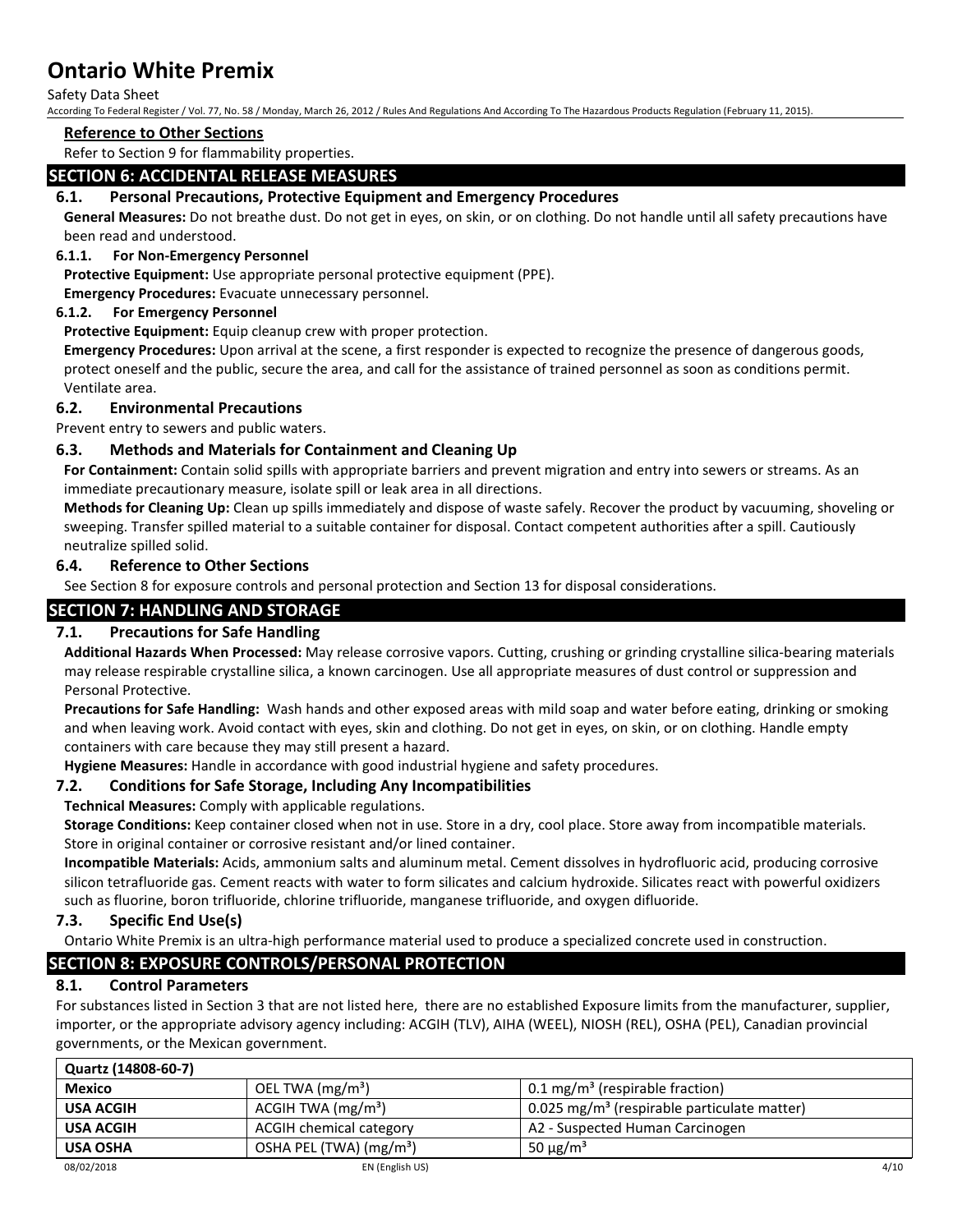Safety Data Sheet

According To Federal Register / Vol. 77, No. 58 / Monday, March 26, 2012 / Rules And Regulations And According To The Hazardous Products Regulation (February 11, 2015).

| <b>USA NIOSH</b>                         | NIOSH REL (TWA) (mg/m <sup>3</sup> ) | 0.05 mg/m <sup>3</sup> (respirable dust)                                                      |
|------------------------------------------|--------------------------------------|-----------------------------------------------------------------------------------------------|
| <b>USA IDLH</b>                          | US IDLH $(mg/m3)$                    | 50 mg/m <sup>3</sup> (respirable dust)                                                        |
| Alberta                                  | OEL TWA (mg/m <sup>3</sup> )         | 0.025 mg/m <sup>3</sup> (respirable particulate)                                              |
| <b>British Columbia</b>                  | OEL TWA (mg/m <sup>3</sup> )         | 0.025 mg/m <sup>3</sup> (respirable)                                                          |
| Manitoba                                 | OEL TWA (mg/m <sup>3</sup> )         | 0.025 mg/m <sup>3</sup> (respirable particulate matter)                                       |
| <b>New Brunswick</b>                     | OEL TWA (mg/m <sup>3</sup> )         | 0.1 mg/m <sup>3</sup> (respirable fraction)                                                   |
| <b>Newfoundland &amp; Labrador</b>       | OEL TWA (mg/m <sup>3</sup> )         | 0.025 mg/m <sup>3</sup> (respirable particulate matter)                                       |
| Nova Scotia                              | OEL TWA (mg/m <sup>3</sup> )         | 0.025 mg/m <sup>3</sup> (respirable particulate matter)                                       |
| <b>Nunavut</b>                           | OEL TWA (mg/m <sup>3</sup> )         | 0.05 mg/m <sup>3</sup> (respirable fraction)                                                  |
| <b>Northwest Territories</b>             | OEL TWA (mg/m <sup>3</sup> )         | 0.05 mg/m <sup>3</sup> (respirable fraction)                                                  |
| Ontario                                  | OEL TWA (mg/m <sup>3</sup> )         | 0.1 mg/m <sup>3</sup> (designated substances regulation-respirable)                           |
| <b>Prince Edward Island</b>              | OEL TWA (mg/m <sup>3</sup> )         | 0.025 mg/m <sup>3</sup> (respirable particulate matter)                                       |
| Québec                                   | VEMP (mg/m <sup>3</sup> )            | $0.1 \text{ mg/m}^3$ (respirable dust)                                                        |
| Saskatchewan                             | OEL TWA (mg/m <sup>3</sup> )         | 0.05 mg/m <sup>3</sup> (respirable fraction)                                                  |
| Yukon                                    | OEL TWA (mg/m <sup>3</sup> )         | 300 particle/mL                                                                               |
| Cement, portland, chemicals (65997-15-1) |                                      |                                                                                               |
| <b>Mexico</b>                            | OEL TWA (mg/m <sup>3</sup> )         | 10 mg/m $3$                                                                                   |
| <b>Mexico</b>                            | OEL STEL (mg/m <sup>3</sup> )        | 20 mg/m $3$                                                                                   |
| <b>USA ACGIH</b>                         | ACGIH TWA (mg/m <sup>3</sup> )       | 1 mg/m <sup>3</sup> (particulate matter containing no asbestos and                            |
|                                          |                                      | <1% crystalline silica, respirable particulate matter)                                        |
| <b>USA ACGIH</b>                         | <b>ACGIH chemical category</b>       | Not Classifiable as a Human Carcinogen                                                        |
| <b>USA OSHA</b>                          | OSHA PEL (TWA) (mg/m <sup>3</sup> )  | 15 mg/m <sup>3</sup> (total dust)                                                             |
|                                          |                                      | 5 mg/m <sup>3</sup> (respirable fraction)                                                     |
| <b>USA NIOSH</b>                         | NIOSH REL (TWA) (mg/m <sup>3</sup> ) | 10 mg/m <sup>3</sup> (total dust)                                                             |
|                                          |                                      | 5 mg/m <sup>3</sup> (respirable dust)                                                         |
| <b>USA IDLH</b>                          | US IDLH $(mg/m3)$                    | 5000 mg/m <sup>3</sup>                                                                        |
| Alberta                                  | OEL TWA (mg/m <sup>3</sup> )         | 10 mg/m $3$                                                                                   |
| <b>British Columbia</b>                  | OEL TWA (mg/m <sup>3</sup> )         | 1 mg/m <sup>3</sup> (particulate matter containing no Asbestos and                            |
|                                          |                                      | <1% Crystalline silica-respirable particulate)                                                |
| Manitoba                                 | OEL TWA (mg/m <sup>3</sup> )         | 1 mg/m <sup>3</sup> (particulate matter containing no Asbestos and                            |
|                                          |                                      | <1% Crystalline silica-respirable particulate matter)                                         |
| <b>New Brunswick</b>                     | OEL TWA (mg/m <sup>3</sup> )         | 10 mg/m <sup>3</sup> (particulate matter containing no Asbestos and                           |
|                                          | OEL TWA (mg/m <sup>3</sup> )         | <1% Crystalline silica)<br>1 mg/m <sup>3</sup> (particulate matter containing no Asbestos and |
| <b>Newfoundland &amp; Labrador</b>       |                                      | <1% Crystalline silica-respirable particulate matter)                                         |
| <b>Nova Scotia</b>                       | OEL TWA (mg/m <sup>3</sup> )         | 1 mg/m <sup>3</sup> (particulate matter containing no Asbestos and                            |
|                                          |                                      | <1% Crystalline silica-respirable particulate matter)                                         |
| <b>Nunavut</b>                           | OEL STEL (mg/m <sup>3</sup> )        | $20 \text{ mg/m}^3$                                                                           |
| <b>Nunavut</b>                           | OEL TWA (mg/m <sup>3</sup> )         | $10 \text{ mg/m}^3$                                                                           |
| <b>Northwest Territories</b>             | OEL STEL (mg/m <sup>3</sup> )        | $20 \text{ mg/m}^3$                                                                           |
| <b>Northwest Territories</b>             | OEL TWA (mg/m <sup>3</sup> )         | $10 \text{ mg/m}^3$                                                                           |
| Ontario                                  | OEL TWA (mg/m <sup>3</sup> )         | 1 mg/m <sup>3</sup> (containing no Asbestos and <1% Crystalline                               |
|                                          |                                      | silica-respirable)                                                                            |
| <b>Prince Edward Island</b>              | OEL TWA (mg/m <sup>3</sup> )         | 1 mg/m <sup>3</sup> (particulate matter containing no Asbestos and                            |
|                                          |                                      | <1% Crystalline silica-respirable particulate matter)                                         |
| Québec                                   | VEMP ( $mg/m3$ )                     | 10 mg/m <sup>3</sup> (containing no Asbestos and <1% Crystalline                              |
|                                          |                                      | silica-total dust)                                                                            |
|                                          |                                      | 5 mg/m <sup>3</sup> (containing no Asbestos and <1% Crystalline                               |
|                                          |                                      | silica-respirable dust)                                                                       |
| Saskatchewan                             | OEL STEL (mg/m <sup>3</sup> )        | $20 \text{ mg/m}^3$                                                                           |
| Saskatchewan                             | OEL TWA (mg/m <sup>3</sup> )         | $10 \text{ mg/m}^3$                                                                           |
| Yukon                                    | OEL STEL (mg/m <sup>3</sup> )        | $20 \text{ mg/m}^3$                                                                           |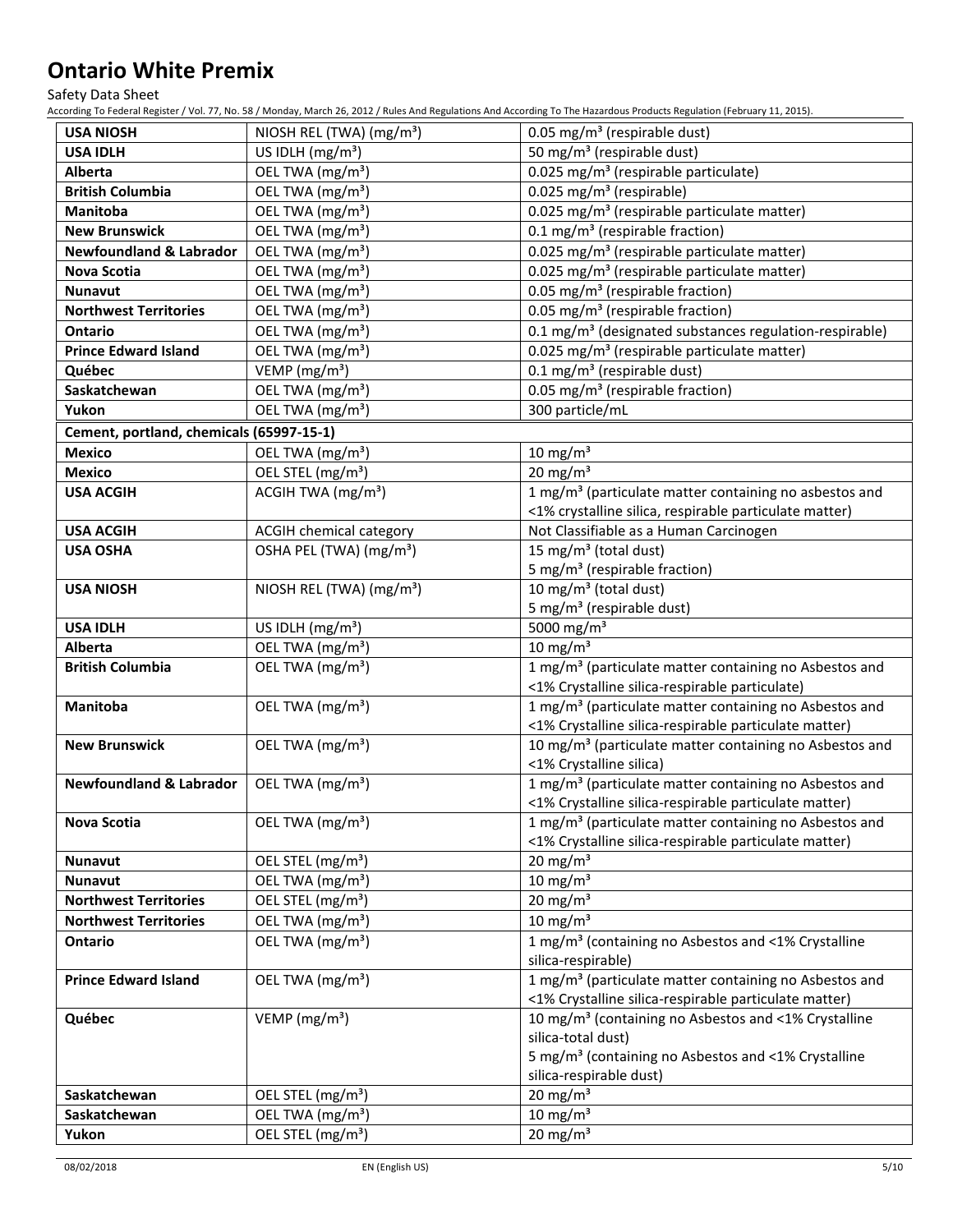Safety Data Sheet

According To Federal Register / Vol. 77, No. 58 / Monday, March 26, 2012 / Rules And Regulations And According To The Hazardous Products Regulation (February 11, 2015).

| Yukon                        | OEL TWA (mg/m <sup>3</sup> )         | 30 mppcf                                                            |
|------------------------------|--------------------------------------|---------------------------------------------------------------------|
|                              |                                      | 10 mg/m $3$                                                         |
| Limestone (1317-65-3)        |                                      |                                                                     |
| <b>Mexico</b>                | OEL TWA (mg/m <sup>3</sup> )         | $10 \text{ mg/m}^3$                                                 |
| <b>Mexico</b>                | OEL STEL (mg/m <sup>3</sup> )        | 20 mg/m $3$                                                         |
| <b>USA OSHA</b>              | OSHA PEL (TWA) (mg/m <sup>3</sup> )  | 15 mg/m <sup>3</sup> (total dust)                                   |
|                              |                                      | 5 mg/m <sup>3</sup> (respirable fraction)                           |
| <b>USA NIOSH</b>             | NIOSH REL (TWA) (mg/m <sup>3</sup> ) | 10 mg/m <sup>3</sup> (total dust)                                   |
|                              |                                      | 5 mg/m <sup>3</sup> (respirable dust)                               |
| Alberta                      | OEL TWA (mg/m <sup>3</sup> )         | $10 \text{ mg/m}^3$                                                 |
| <b>British Columbia</b>      | OEL STEL (mg/m <sup>3</sup> )        | 20 mg/m <sup>3</sup> (total dust)                                   |
| <b>British Columbia</b>      | OEL TWA (mg/m <sup>3</sup> )         | 10 mg/m <sup>3</sup> (total dust)                                   |
|                              |                                      | 3 mg/m <sup>3</sup> (respirable fraction)                           |
| <b>New Brunswick</b>         | OEL TWA (mg/m <sup>3</sup> )         | 10 mg/m <sup>3</sup> (particulate matter containing no Asbestos and |
|                              |                                      | <1% Crystalline silica)                                             |
| <b>Nunavut</b>               | OEL STEL (mg/m <sup>3</sup> )        | $20 \text{ mg/m}^3$                                                 |
| <b>Nunavut</b>               | OEL TWA (mg/m <sup>3</sup> )         | $10 \text{ mg/m}^3$                                                 |
| <b>Northwest Territories</b> | OEL STEL (mg/m <sup>3</sup> )        | $20 \text{ mg/m}^3$                                                 |
| <b>Northwest Territories</b> | OEL TWA (mg/m <sup>3</sup> )         | 10 mg/m $3$                                                         |
| Québec                       | VEMP ( $mg/m3$ )                     | 10 mg/m <sup>3</sup> (Limestone, containing no Asbestos and <1%     |
|                              |                                      | Crystalline silica-total dust)                                      |
| Saskatchewan                 | OEL STEL (mg/m <sup>3</sup> )        | 20 mg/m $3$                                                         |
| Saskatchewan                 | OEL TWA (mg/m <sup>3</sup> )         | $10 \text{ mg/m}^3$                                                 |
| Yukon                        | OEL STEL (mg/m <sup>3</sup> )        | $20 \text{ mg/m}^3$                                                 |
| Yukon                        | OEL TWA (mg/m <sup>3</sup> )         | 30 mppcf                                                            |
|                              |                                      | $10 \text{ mg/m}^3$                                                 |

### **8.2. Exposure Controls**

**Appropriate Engineering Controls:** Emergency eye wash fountains and safety showers should be available in the immediate vicinity of any potential exposure. Ensure adequate ventilation, especially in confined areas. Ensure all national/local regulations are observed.

**Personal Protective Equipment:** Gloves. Protective clothing. Protective goggles. Face shield. Insufficient ventilation: wear respiratory protection.



**Materials for Protective Clothing:** Chemically resistant materials and fabrics. Corrosion-proof clothing.

**Hand Protection:** Wear protective gloves.

**Eye and Face Protection:** Chemical safety goggles and face shield.

**Skin and Body Protection:** Wear suitable protective clothing.

**Respiratory Protection:** If exposure limits are exceeded or irritation is experienced, approved respiratory protection should be worn. In case of inadequate ventilation, oxygen deficient atmosphere, or where exposure levels are not known wear approved respiratory protection.

**Other Information:** When using, do not eat, drink or smoke.

| SECTION 9: PHYSICAL AND CHEMICAL PROPERTIES                          |                        |  |  |  |
|----------------------------------------------------------------------|------------------------|--|--|--|
| <b>Information on Basic Physical and Chemical Properties</b><br>9.1. |                        |  |  |  |
| <b>Physical State</b>                                                | Solid                  |  |  |  |
| Appearance                                                           | White Powder           |  |  |  |
| Odor                                                                 | None                   |  |  |  |
| <b>Odor Threshold</b>                                                | Not available          |  |  |  |
| рH                                                                   | $: 12 - 13$ (In Water) |  |  |  |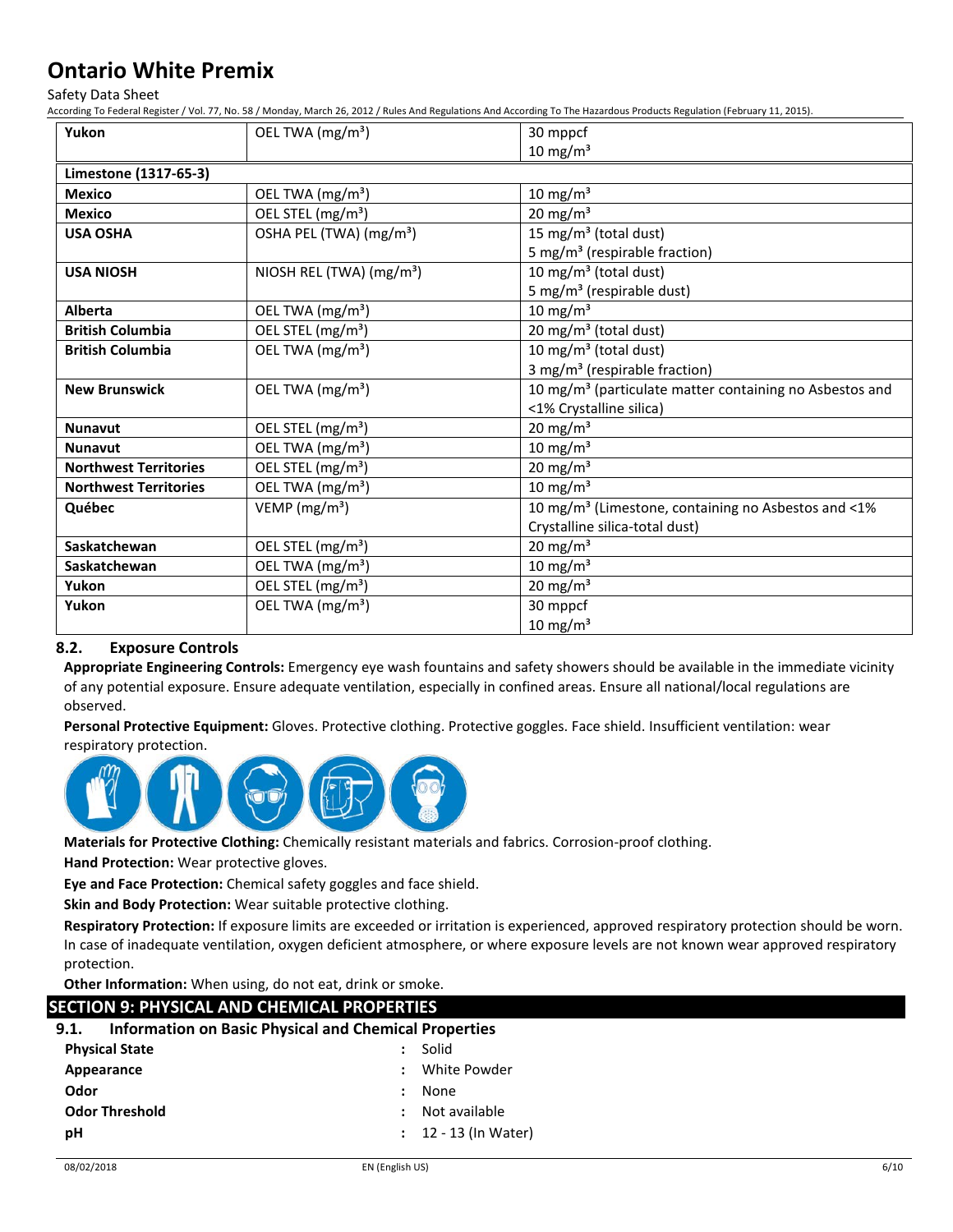Safety Data Sheet

According To Federal Register / Vol. 77, No. 58 / Monday, March 26, 2012 / Rules And Regulations And According To The Hazardous Products Regulation (February 11, 2015).

| <b>Evaporation Rate</b>                       | Not available                                   |
|-----------------------------------------------|-------------------------------------------------|
| <b>Melting Point</b>                          | $>$ 1000 °C ( $>$ 1832 °F)                      |
| <b>Freezing Point</b>                         | Not available                                   |
| <b>Boiling Point</b>                          | Not available                                   |
| <b>Flash Point</b>                            | Not available                                   |
| <b>Auto-ignition Temperature</b>              | Not available                                   |
| <b>Decomposition Temperature</b>              | Not available                                   |
| Flammability (solid, gas)                     | Not available                                   |
| Lower Flammable Limit                         | Not available                                   |
| <b>Upper Flammable Limit</b>                  | Not available                                   |
| <b>Vapor Pressure</b>                         | Not available                                   |
| <b>Relative Vapor Density at 20°C</b>         | Not available                                   |
| <b>Relative Density</b>                       | Not available                                   |
| <b>Specific Gravity</b>                       | $3.0 - 3.2$ (Water = 1)<br>$\ddot{\phantom{a}}$ |
| Solubility                                    | Water: 0.1 - 1 % (Slightly Soluble)             |
| <b>Partition Coefficient: N-Octanol/Water</b> | Not available                                   |
| <b>Viscosity</b>                              | None, Solid                                     |

## **SECTION 10: STABILITY AND REACTIVITY**

**10.1. Reactivity:** May react exothermically with water releasing heat. Adding an acid to a base or base to an acid may cause a violent reaction.

**10.2. Chemical Stability:** Stable under recommended handling and storage conditions (see Section 7).

**10.3. Possibility of Hazardous Reactions:** Hazardous polymerization will not occur.

**10.4. Conditions to Avoid:** Incompatible materials.

**10.5. Incompatible Materials:** Acids, ammonium salts and aluminum metal. Cement dissolves in hydrofluoric acid, producing corrosive silicon tetrafluoride gas. Cement reacts with water to form silicates and calcium hydroxide. Silicates react with powerful oxidizers such as fluorine, boron trifluoride, chlorine trifluoride, manganese trifluoride, and oxygen difluoride.

**10.6. Hazardous Decomposition Products:** None expected under normal conditions of use.

## **SECTION 11: TOXICOLOGICAL INFORMATION**

## **11.1. Information on Toxicological Effects - Product**

**Acute Toxicity (Oral):** Not classified

**Acute Toxicity (Dermal):** Not classified

**Acute Toxicity (Inhalation):** Not classified

**LD50 and LC50 Data:** Not available

**Skin Corrosion/Irritation:** Causes severe skin burns and eye damage.

**pH:** 12 - 13 (In Water)

**Eye Damage/Irritation:** Causes serious eye damage.

**pH:** 12 - 13 (In Water)

**Respiratory or Skin Sensitization:** May cause an allergic skin reaction.

**Germ Cell Mutagenicity:** Not classified

**Carcinogenicity:** May cause cancer.

**Specific Target Organ Toxicity (Repeated Exposure):** Causes damage to organs through prolonged or repeated exposure.

**Reproductive Toxicity:** Not classified

**Specific Target Organ Toxicity (Single Exposure):** May cause respiratory irritation.

### **Aspiration Hazard:** Not classified

**Symptoms/Injuries After Inhalation:** Irritation of the respiratory tract and the other mucous membranes. May be corrosive to the respiratory tract. The three types of silicosis include: 1) Simple chronic silicosis – which results from long-term exposure (more than 20 years) to low amounts of respirable crystalline silica. Nodules of chronic inflammation and scarring provoked by the respirable crystalline silica form in the lungs and chest lymph nodes. This disease may feature breathlessness and may resemble chronic obstructive pulmonary disease (COPD); 2) Accelerated silicosis – occurs after exposure to larger amounts of respirable crystalline silica over a shorter period of time (5-15 years); 3) Acute silicosis – results from short-term exposure to very large amounts of respirable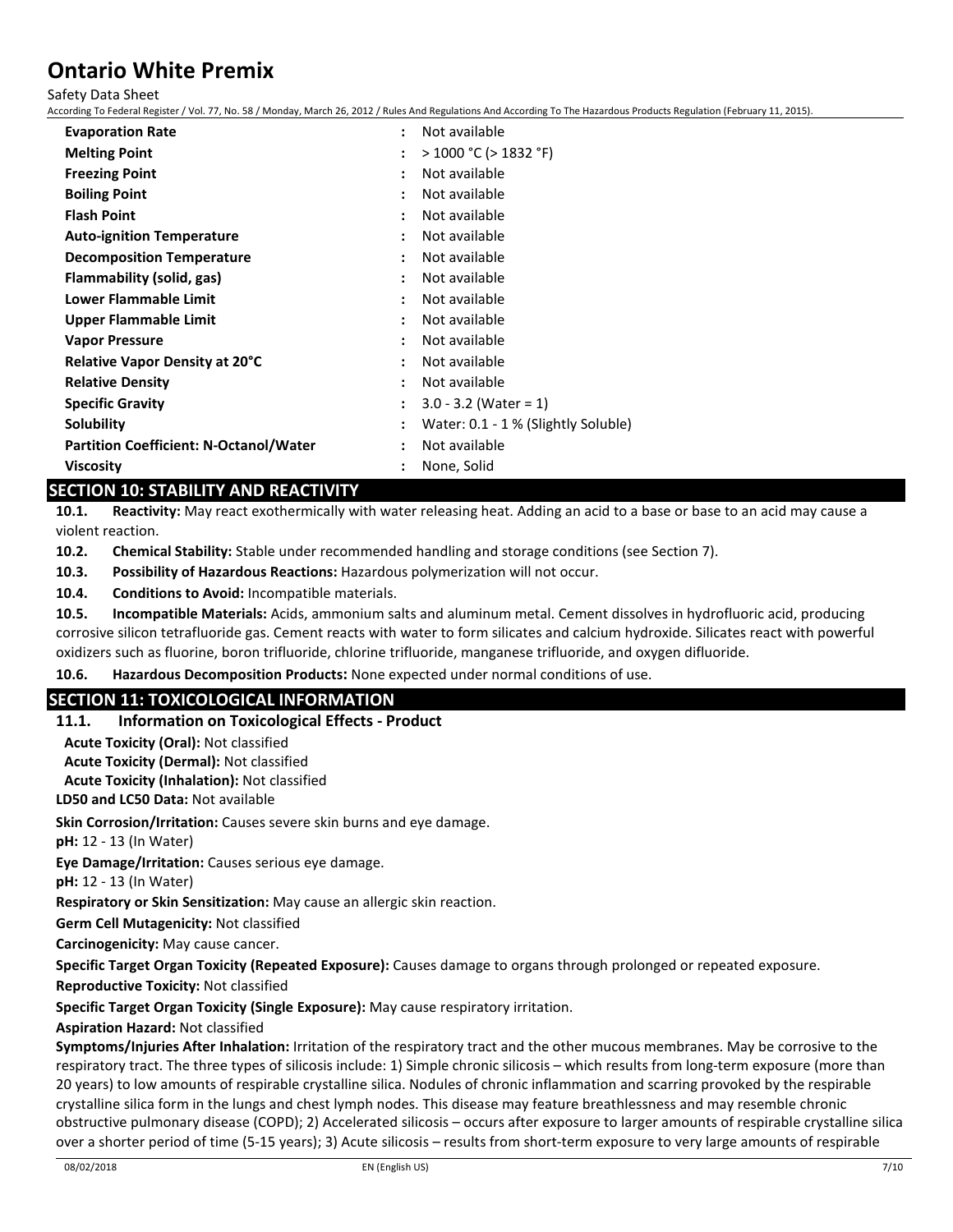#### Safety Data Sheet

According To Federal Register / Vol. 77, No. 58 / Monday, March 26, 2012 / Rules And Regulations And According To The Hazardous Products Regulation (February 11, 2015).

crystalline silica. The lungs become very inflamed and may fill with fluid, causing severe shortness of breath and low blood oxygen levels. Inflammation, scarring, and symptoms progress faster in accelerated silicosis than in simple silicosis. Progressive massive fibrosis may occur in simple or accelerated silicosis, but is more common in the accelerated form. Progressive massive fibrosis results from severe scarring and leads to the destruction of normal lung structures.

**Symptoms/Injuries After Skin Contact:** Causes severe irritation which will progress to chemical burns. May cause an allergic skin reaction. Concrete may cause dry skin, discomfort, irritation, severe burns, and dermatitis. Unhardened concrete is capable of causing dermatitis by irritation and allergy. Concrete dust, in association with sweat and friction, can lead to skin irritation and dermatitis. Skin affected by dermatitis may include symptoms such as, redness, itching, rash, scaling, and cracking. Allergic contact dermatitis is caused by sensitization to hexavalent chromium (chromate) present in concrete. The reaction can range from a mild rash to severe skin ulcers.

**Symptoms/Injuries After Eye Contact:** Causes permanent damage to the cornea, iris, or conjunctiva. Concrete may cause immediate or delayed irritation or inflammation. Eye contact with wet concrete can cause moderate eye irritation, chemical burns and blindness. Eye exposures require immediate first aid and medical attention to prevent significant damage to the eye.

**Symptoms/Injuries After Ingestion:** May cause burns or irritation of the linings of the mouth, throat, and gastrointestinal tract. **Chronic Symptoms:** May cause cancer. Causes damage to organs through prolonged or repeated exposure.

## **11.2. Information on Toxicological Effects - Ingredient(s)**

**LD50 and LC50 Data:**

| Quartz (14808-60-7)                              |                                               |
|--------------------------------------------------|-----------------------------------------------|
| LD50 Oral Rat                                    | > 5000 mg/kg                                  |
| <b>LD50 Dermal Rat</b>                           | > 5000 mg/kg                                  |
| Quartz (14808-60-7)                              |                                               |
| <b>IARC Group</b>                                |                                               |
| <b>National Toxicology Program (NTP) Status</b>  | Known Human Carcinogens.                      |
| <b>OSHA Hazard Communication Carcinogen List</b> | In OSHA Hazard Communication Carcinogen list. |

## **SECTION 12: ECOLOGICAL INFORMATION**

**12.1. Toxicity**

**Ecology - General:** Not classified.

### **12.2. Persistence and Degradability**

| <b>Ontario White Premix</b>               |                  |
|-------------------------------------------|------------------|
| <b>Persistence and Degradability</b>      | Not established. |
| <b>Bioaccumulative Potential</b><br>12.3. |                  |
| <b>Ontario White Premix</b>               |                  |
| <b>Bioaccumulative Potential</b>          | Not established. |

### **12.4. Mobility in Soil**

Not available

### **12.5. Other Adverse Effects**

**Other Information:** Avoid release to the environment.

## **SECTION 13: DISPOSAL CONSIDERATIONS**

## **13.1. Waste treatment methods**

**Waste Disposal Recommendations:** Dispose of contents/container in accordance with local, regional, national, provincial, territorial, and international regulations.

**Additional Information:** Container may remain hazardous when empty. Continue to observe all precautions.

**Ecology - Waste Materials:** Avoid release to the environment.

## **SECTION 14: TRANSPORT INFORMATION**

The shipping description(s) stated herein were prepared in accordance with certain assumptions at the time the SDS was authored, and can vary based on a number of variables that may or may not have been known at the time the SDS was issued.

- 14.1. **In Accordance with DOT** Not regulated for transport
- **14.2. In Accordance with IMDG** Not regulated for transport
- 14.3. In Accordance with IATA Not regulated for transport
- 14.4. In Accordance with TDG Not regulated for transport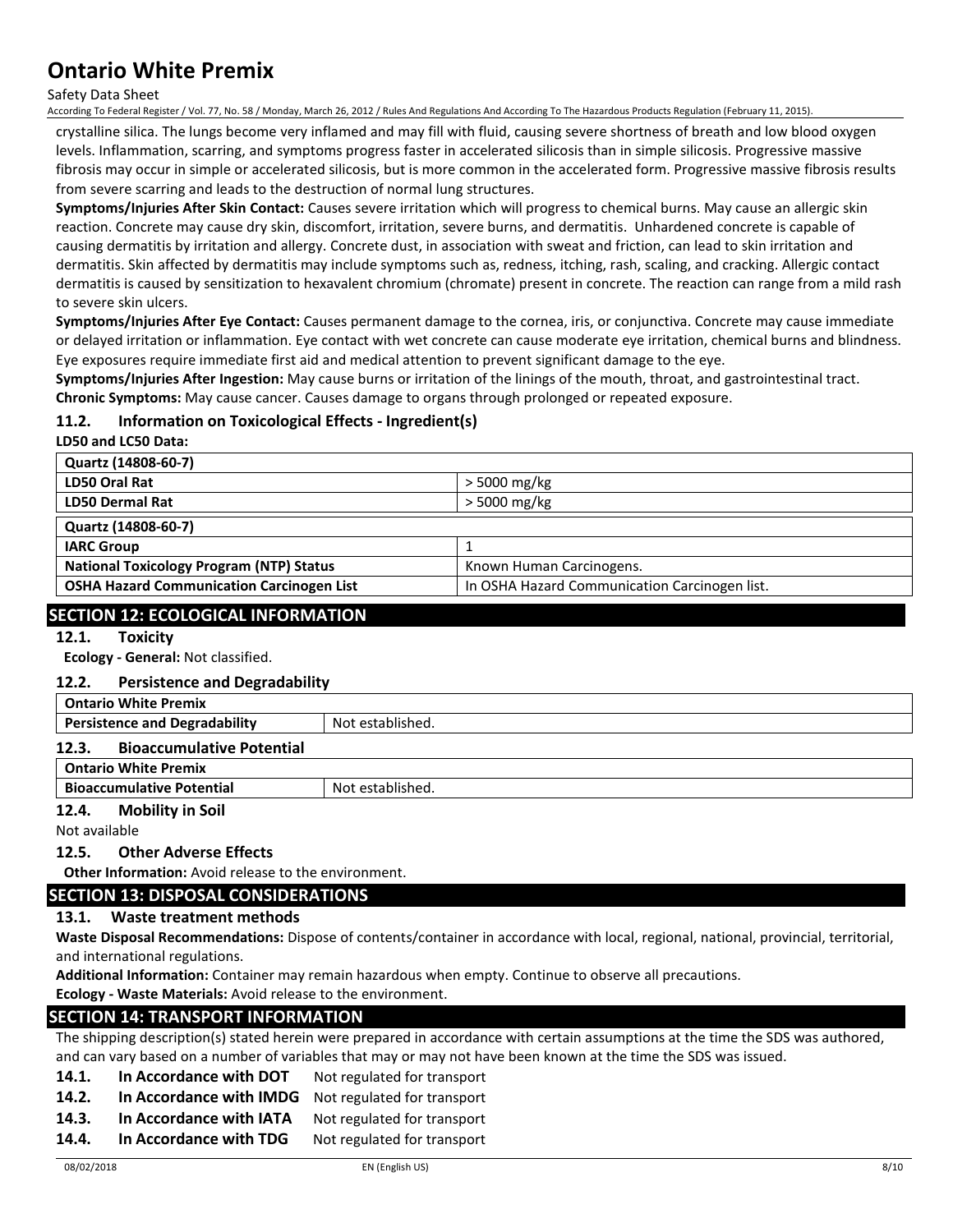Safety Data Sheet

According To Federal Register / Vol. 77, No. 58 / Monday, March 26, 2012 / Rules And Regulations And According To The Hazardous Products Regulation (February 11, 2015).

|                 |                                                                                                         |                                | According To Federal Register / Vol. 77, No. 58 / Monday, March 26, 2012 / Rules And Regulations And According To The Hazardous Products Regulation (February 11, 2015).                                                   |
|-----------------|---------------------------------------------------------------------------------------------------------|--------------------------------|----------------------------------------------------------------------------------------------------------------------------------------------------------------------------------------------------------------------------|
|                 | <b>SECTION 15: REGULATORY INFORMATION</b>                                                               |                                |                                                                                                                                                                                                                            |
| 15.1.           | <b>US Federal Regulations</b>                                                                           |                                |                                                                                                                                                                                                                            |
|                 | <b>Ontario White Premix</b>                                                                             |                                |                                                                                                                                                                                                                            |
|                 | SARA Section 311/312 Hazard Classes                                                                     |                                | Health hazard - Serious eye damage or eye irritation<br>Health hazard - Specific target organ toxicity (single or repeated<br>exposure)<br>Health hazard - Skin corrosion or Irritation<br>Health hazard - Carcinogenicity |
|                 | Quartz (14808-60-7)                                                                                     |                                |                                                                                                                                                                                                                            |
|                 | Listed on the United States TSCA (Toxic Substances Control Act) inventory                               |                                |                                                                                                                                                                                                                            |
|                 | Cement, portland, chemicals (65997-15-1)                                                                |                                |                                                                                                                                                                                                                            |
|                 | Listed on the United States TSCA (Toxic Substances Control Act) inventory                               |                                |                                                                                                                                                                                                                            |
|                 | Limestone (1317-65-3)                                                                                   |                                |                                                                                                                                                                                                                            |
|                 | Listed on the United States TSCA (Toxic Substances Control Act) inventory                               |                                |                                                                                                                                                                                                                            |
| 15.2.           | <b>US State Regulations</b>                                                                             |                                |                                                                                                                                                                                                                            |
|                 | Quartz (14808-60-7)                                                                                     |                                |                                                                                                                                                                                                                            |
|                 | U.S. - California - Proposition 65 - Carcinogens List                                                   |                                | WARNING: This product contains chemicals known to the State of<br>California to cause cancer.                                                                                                                              |
|                 | Quartz (14808-60-7)                                                                                     |                                |                                                                                                                                                                                                                            |
|                 | U.S. - Massachusetts - Right To Know List                                                               |                                |                                                                                                                                                                                                                            |
|                 | U.S. - New Jersey - Right to Know Hazardous Substance List                                              |                                |                                                                                                                                                                                                                            |
|                 | U.S. - Pennsylvania - RTK (Right to Know) List                                                          |                                |                                                                                                                                                                                                                            |
|                 | Cement, portland, chemicals (65997-15-1)                                                                |                                |                                                                                                                                                                                                                            |
|                 | U.S. - Massachusetts - Right To Know List<br>U.S. - New Jersey - Right to Know Hazardous Substance List |                                |                                                                                                                                                                                                                            |
|                 | U.S. - Pennsylvania - RTK (Right to Know) List                                                          |                                |                                                                                                                                                                                                                            |
|                 | Limestone (1317-65-3)                                                                                   |                                |                                                                                                                                                                                                                            |
|                 | U.S. - Massachusetts - Right To Know List                                                               |                                |                                                                                                                                                                                                                            |
|                 | U.S. - New Jersey - Right to Know Hazardous Substance List                                              |                                |                                                                                                                                                                                                                            |
|                 | U.S. - Pennsylvania - RTK (Right to Know) List                                                          |                                |                                                                                                                                                                                                                            |
| 15.3.           | <b>Canadian Regulations</b>                                                                             |                                |                                                                                                                                                                                                                            |
|                 | Quartz (14808-60-7)                                                                                     |                                |                                                                                                                                                                                                                            |
|                 | Listed on the Canadian DSL (Domestic Substances List)                                                   |                                |                                                                                                                                                                                                                            |
|                 | Cement, portland, chemicals (65997-15-1)                                                                |                                |                                                                                                                                                                                                                            |
|                 | Listed on the Canadian DSL (Domestic Substances List)                                                   |                                |                                                                                                                                                                                                                            |
|                 | Limestone (1317-65-3)                                                                                   |                                |                                                                                                                                                                                                                            |
|                 | Listed on the Canadian NDSL (Non-Domestic Substances List)                                              |                                |                                                                                                                                                                                                                            |
|                 |                                                                                                         |                                | SECTION 16: OTHER INFORMATION, INCLUDING DATE OF PREPARATION OR LAST REVISION                                                                                                                                              |
|                 | Date of Preparation or Latest                                                                           | : 08/02/2018                   |                                                                                                                                                                                                                            |
| <b>Revision</b> |                                                                                                         |                                |                                                                                                                                                                                                                            |
|                 | <b>Other Information</b>                                                                                |                                | : This document has been prepared in accordance with the SDS requirements of the OSHA                                                                                                                                      |
|                 |                                                                                                         |                                | Hazard Communication Standard 29 CFR 1910.1200 and Canada's Hazardous Products                                                                                                                                             |
|                 |                                                                                                         | Regulations (HPR) SOR/2015-17. |                                                                                                                                                                                                                            |
|                 | <b>GHS Full Text Phrases:</b>                                                                           |                                |                                                                                                                                                                                                                            |
|                 | Carc. 1A                                                                                                | Carcinogenicity Category 1A    |                                                                                                                                                                                                                            |
|                 | Eye Dam. 1                                                                                              |                                | Serious eye damage/eye irritation Category 1                                                                                                                                                                               |
|                 | Skin Corr. 1C                                                                                           |                                | Skin corrosion/irritation Category 1C                                                                                                                                                                                      |

Skin sensitization, Category 1

Skin Irrit. 2 Skin corrosion/irritation Category 2<br>Skin Sens. 1 Skin sensitization, Category 1